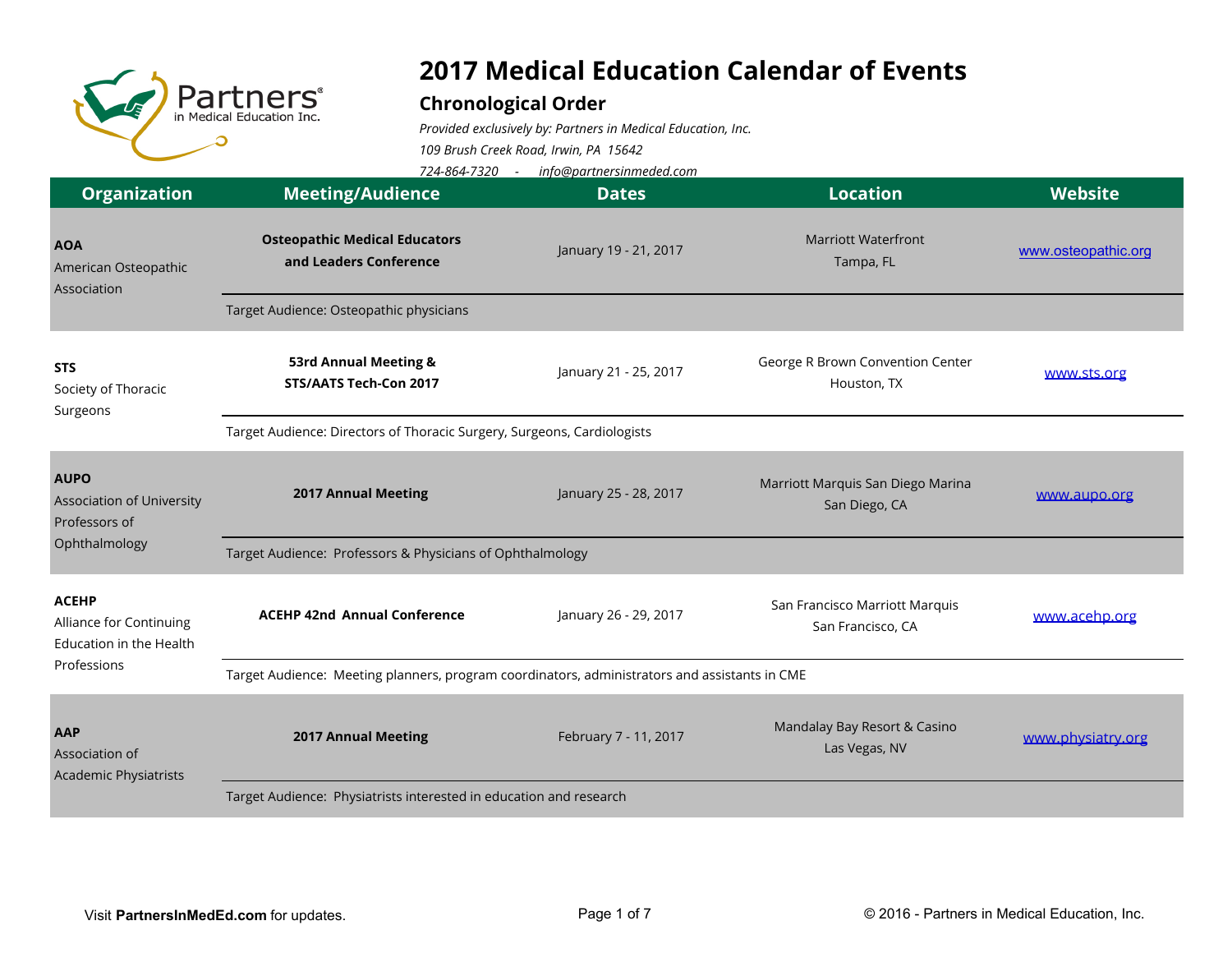| <b>Organization</b>                                                                               | <b>Meeting/Audience</b>                                                                       | <b>Dates</b>        | <b>Location</b>                                        | <b>Website</b>      |  |  |
|---------------------------------------------------------------------------------------------------|-----------------------------------------------------------------------------------------------|---------------------|--------------------------------------------------------|---------------------|--|--|
| <b>APGO</b><br><b>Association of Professors</b><br>of Gynecology and                              | 2017 CREOG and APGO<br><b>Annual Meeting</b>                                                  | March 8 - 11, 2017  | Hyatt Regency Orlando<br>Orlando, FL                   | www.apgo.org        |  |  |
| Obstetrics                                                                                        | Target Audience: Residency Program Directors and Coordinators for OB/GYN                      |                     |                                                        |                     |  |  |
| <b>AADPRT</b><br>American Association of<br>Directors of Psychiatric<br><b>Residency Training</b> | <b>46th Annual Meeting</b>                                                                    | March 9 - 11, 2017  | Hilton San Francisco Union Square<br>San Francisco, CA | www.aadprt.org      |  |  |
|                                                                                                   | Target Audience: Psychiatry & Neurology Professionals                                         |                     |                                                        |                     |  |  |
| <b>ACGME</b><br>Accreditation Council for<br>Graduate Medical                                     | 2017 ACGME Annual<br><b>Educational Conference</b>                                            | March 9 - 12, 2017  | Rosen Shingle Creek Resort<br>Orlando, FL              | www.acgme.org       |  |  |
| Education                                                                                         | Target Audience: Program Directors, DIOs, GME Directors, Administrative and Coordinator Staff |                     |                                                        |                     |  |  |
| <b>ARCOS</b><br><b>Association of Residency</b><br>Coordinators in                                | <b>2017 ARCOS Conference</b>                                                                  | March 14 - 18, 2017 | San Diego, CA                                          | www.arcosonline.org |  |  |
| Orthopaedic Surgery                                                                               | Target Audience: Residency Coordinators for Orthopaedic Surgery Programs                      |                     |                                                        |                     |  |  |
| <b>ACOFP</b><br>American College of<br>Osteopathic Family<br>Physicans                            | <b>ACOFP Annual Convention &amp;</b><br><b>Scientific Seminars</b>                            | March 16 - 19, 2017 | Gaylord Palms Resorts & CC<br>Kissimmee, FL            | www.osteopathic.org |  |  |
|                                                                                                   | Target Audience: Osteopathic family medicine physicians                                       |                     |                                                        |                     |  |  |
| <b>APDIM</b><br><b>Association for Program</b><br>Directors in Internal<br>Medicine               | <b>The New Academic</b><br><b>Internal Medicine Week</b>                                      | March 19 - 22, 2017 | <b>Baltimore Convention Center</b><br>Baltimore, MD    | www.im.org          |  |  |
|                                                                                                   | Target Audience: Program Directors, Internal Medicine                                         |                     |                                                        |                     |  |  |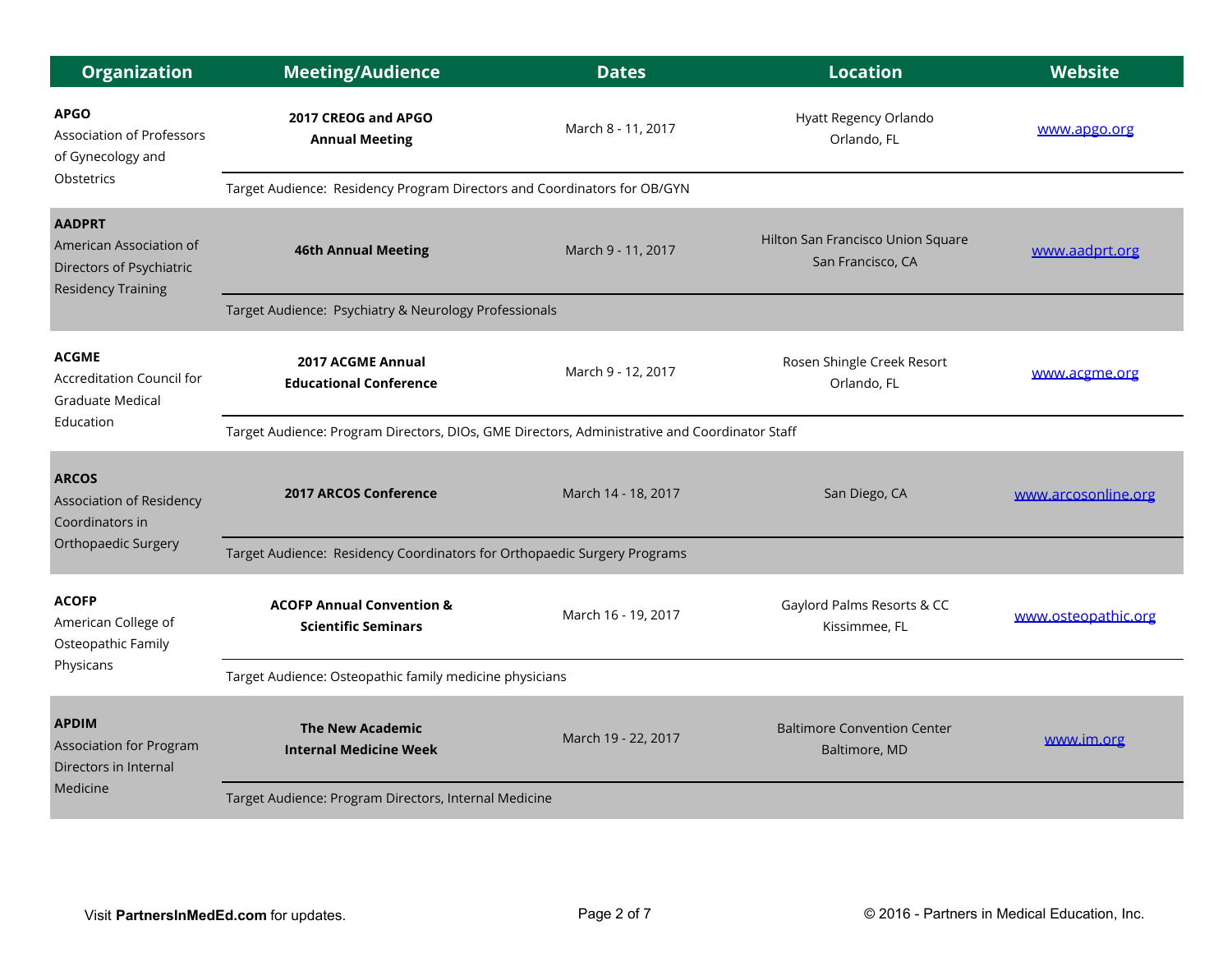| <b>Organization</b>                                                        | <b>Meeting/Audience</b>                                                                                                               | <b>Dates</b>             | <b>Location</b>                                               | <b>Website</b>  |  |  |
|----------------------------------------------------------------------------|---------------------------------------------------------------------------------------------------------------------------------------|--------------------------|---------------------------------------------------------------|-----------------|--|--|
| <b>AIM</b><br>Administrators of<br>Internal Medicine                       | <b>The New Academic</b><br><b>Internal Medicine Week</b>                                                                              | March 19 - 22, 2017      | <b>Baltimore Convention Center</b><br>Baltimore, MD           | www.im.org/AIM  |  |  |
|                                                                            | Target Audience: Administrative Staff in Internal Medicine                                                                            |                          |                                                               |                 |  |  |
| <b>CDIM</b><br>Clerkship Directors in<br><b>Internal Medicine</b>          | <b>The New Academic</b><br><b>Internal Medicine Week</b>                                                                              | March 19 - 22, 2017      | <b>Baltimore Convention Center</b><br>Baltimore, MD           | www.im.org/CDIM |  |  |
|                                                                            | Target Audience: Clerkship Directors in Internal Medicine                                                                             |                          |                                                               |                 |  |  |
| <b>APM</b><br><b>Association of Professors</b><br>of Medicine              | <b>The New Academic</b><br><b>Internal Medicine Week</b>                                                                              | March 19 - 22, 2017      | <b>Baltimore Convention Center</b><br>Baltimore, MD           | www.im.org/APM  |  |  |
|                                                                            | Target Audience: Internal Medicine Chairs and Appointed Leaders                                                                       |                          |                                                               |                 |  |  |
| <b>AAFP</b><br>American Academy for<br><b>Family Physicians</b>            | 2017 AAFP PDW & RPS Residency<br><b>Education Symposium</b>                                                                           | March 24 - 28, 2017      | Sheraton Kansas City Hotel<br>Crown Center<br>Kansas City, MO | www.aafp.org    |  |  |
|                                                                            | Target Audience: Family Medicine Residency Program Directors and Coordinators                                                         |                          |                                                               |                 |  |  |
| <b>AIAMC</b><br>Alliance of Independent<br><b>Academic Medical Centers</b> | 2017 Annual Meeting                                                                                                                   | March 30 - April 1, 2017 | Omni Amelia Island Plantation<br>Amelia Island, FL            | www.aiamc.org   |  |  |
|                                                                            | Target Audience: VPMAs, DMEs, ADMEs, CMOs                                                                                             |                          |                                                               |                 |  |  |
| <b>APPD</b><br><b>Association of Pediatric</b><br><b>Program Directors</b> | 2017 APPD Spring Meeting                                                                                                              | April 5 - 8, 2017        | <b>Hilton Anaheim</b><br>Anaheim, CA                          | www.appd.org    |  |  |
|                                                                            | Target Audience: Residency & Fellowship PDs, AssociatePDs, PCs, and Chief Residents; Clerkship Directors, Med-Peds Directors & Admins |                          |                                                               |                 |  |  |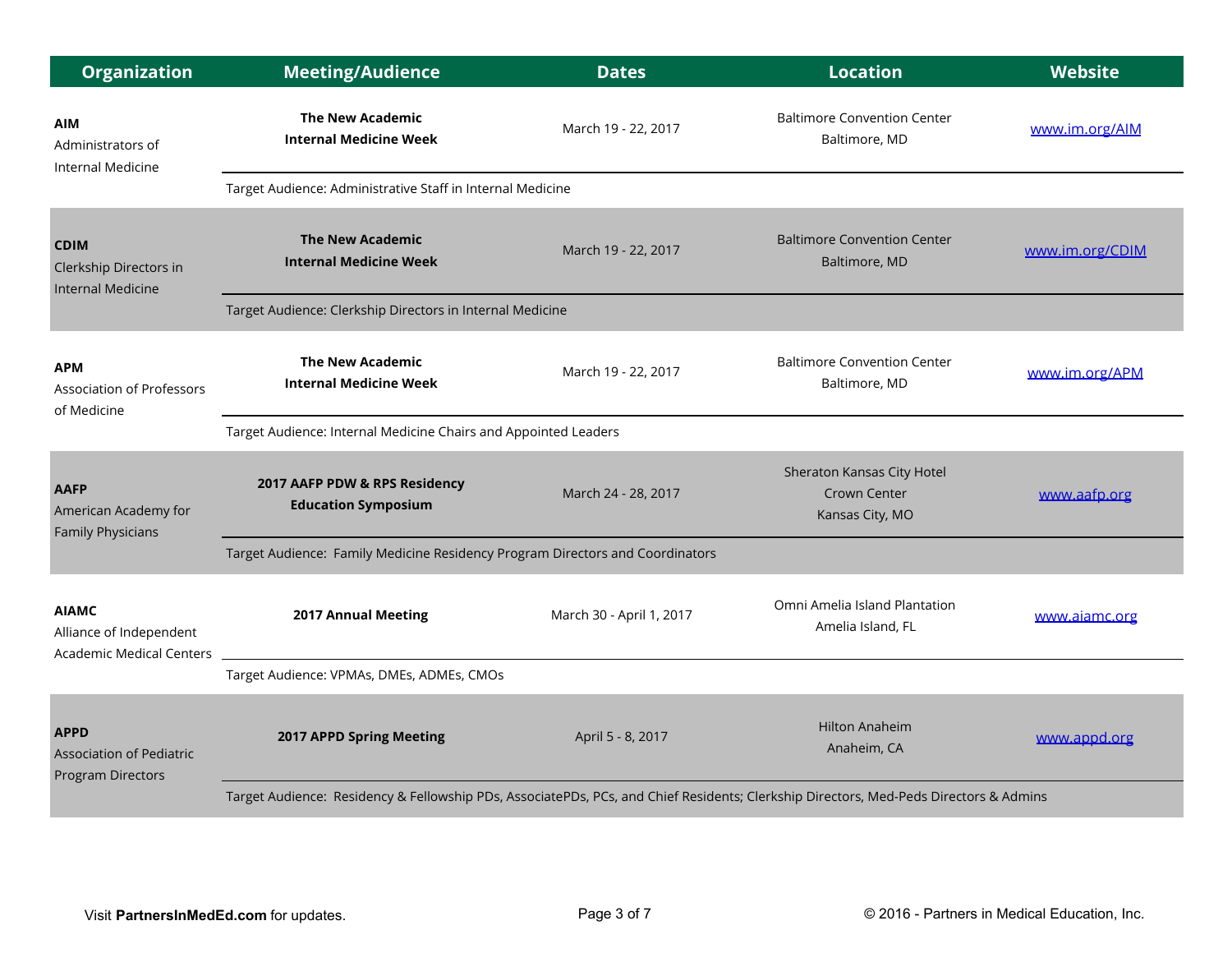| <b>Organization</b>                                                                      | <b>Meeting/Audience</b>                                                                                                                            | <b>Dates</b>        | <b>Location</b>                                            | <b>Website</b> |  |  |
|------------------------------------------------------------------------------------------|----------------------------------------------------------------------------------------------------------------------------------------------------|---------------------|------------------------------------------------------------|----------------|--|--|
| <b>APDS</b><br>Association of<br>Program Directors in                                    | 2017 Surgical Education Week                                                                                                                       | April 18 - 22, 2017 | Hilton San Diego Bayfront<br>San Diego, CA                 | www.apds.org   |  |  |
| Surgery                                                                                  | Target Audience: Surgeons                                                                                                                          |                     |                                                            |                |  |  |
| <b>SGIM</b><br>Society of General<br><b>Internal Medicine</b>                            | <b>SGIM 40th Annual Meeting</b>                                                                                                                    | April 19 - 22, 2017 | Washington Hilton<br>Washington, DC                        | www.sgim.org   |  |  |
|                                                                                          | Target Audience: Internal Medicine Professionals                                                                                                   |                     |                                                            |                |  |  |
| <b>ASIP</b><br>American Society for<br><b>Investigative Pathology</b>                    | 2017 Annual Meeting                                                                                                                                | April 22 - 26, 2017 | <b>McCormick Place Convention Center</b><br>Chicago, IL    | www.asip.org   |  |  |
|                                                                                          | Target Audience: Directors of Pathology Graduate Training Programs                                                                                 |                     |                                                            |                |  |  |
| <b>ACCME</b><br>Accreditation Council for<br><b>Continuing Medical</b>                   | <b>2017 ACCME Meeting</b>                                                                                                                          | April 24 - 27, 2017 | Loews Chicago Hotel<br>Chicago, IL                         | www.accme.org  |  |  |
| Education                                                                                | Target Audience: Anyone in the CME community wanting to learn more about ACCME accreditation                                                       |                     |                                                            |                |  |  |
| <b>AODME</b><br>Association for Osteopathic<br><b>Directors and Medical</b><br>Educators | 2017 Annual Meeting                                                                                                                                | April 26 - 29, 2017 | <b>Baltimore Marriot Waterfront Hotel</b><br>Baltimore, MD | www.aodme.org  |  |  |
|                                                                                          | Target Audience: Osteopathic Medical Educators                                                                                                     |                     |                                                            |                |  |  |
| <b>AHA</b><br>American Hospital<br>Association                                           | 25th Annual Health Forum/<br><b>AHA Leadership Summit</b>                                                                                          | May 7 - 10, 2017    | Washington Hilton<br>Washington, DC                        | www.aha.org    |  |  |
|                                                                                          | Target Audience: CEOs, Administrators and System Executives, Board Members, Nursing Executives, Practitioners, Public Health and Community Leaders |                     |                                                            |                |  |  |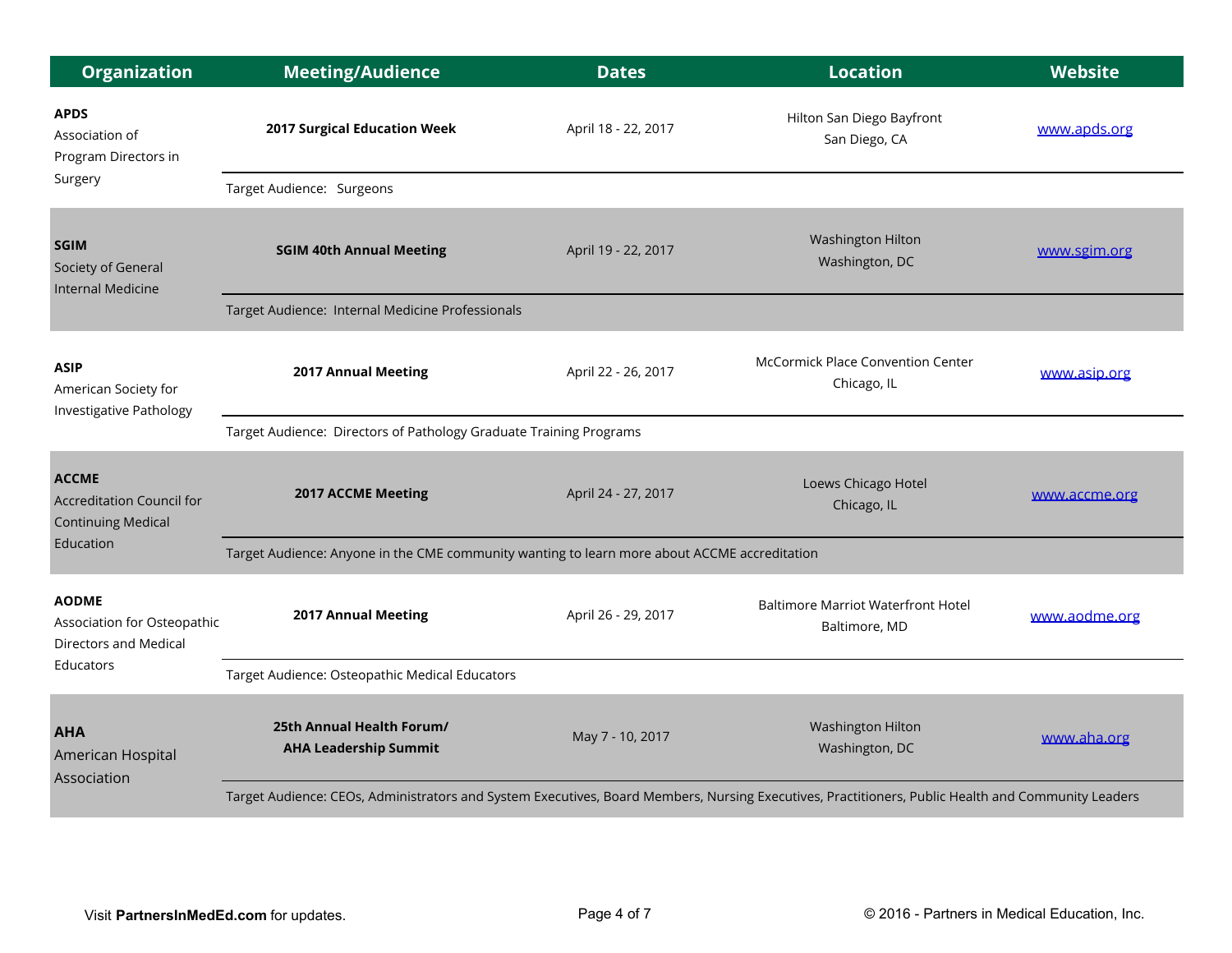| <b>Organization</b>                                                                 | <b>Meeting/Audience</b>                                                                                                               | <b>Dates</b>       | <b>Location</b>                                | <b>Website</b>   |  |
|-------------------------------------------------------------------------------------|---------------------------------------------------------------------------------------------------------------------------------------|--------------------|------------------------------------------------|------------------|--|
| <b>AUR</b><br>Association of University<br>Radiologists                             | <b>AUR 65th Annual Meeting</b>                                                                                                        | May 8 - 11, 2017   | The Diplomat Resort & Spa<br>Hollywood, FL     | www.aur.org      |  |
|                                                                                     | Target Audience: Program Directors, Radiology                                                                                         |                    |                                                |                  |  |
| <b>AHME</b><br><b>Association for Hospital</b><br><b>Medical Education</b>          | <b>2017 Educational Institute</b>                                                                                                     | May 10 - 12, 2017  | <b>Astor Crowne Plaza</b><br>New Orleans, LA   | www.ahme.org     |  |
|                                                                                     | Target Audience: DIOs, CAOs, Directors, Coordinators, and Administrators of Undergraduate, Graduate, and Continuing Medical Education |                    |                                                |                  |  |
| <b>SACME</b><br>Society for Academic<br><b>Continuing Medical</b>                   | 2017 Annual Meeting                                                                                                                   | May 17 - 20, 2017  | JW Marriott Camelback Inn<br>Scottsdale, AZ    | www.sacme.org    |  |
| Education                                                                           | Target Audience: CME Educators                                                                                                        |                    |                                                |                  |  |
| <b>AMA</b><br>American Medical<br>Association                                       | <b>AMA Annual Meeting</b>                                                                                                             | June 10 - 14, 2017 | Hyatt Regency Chicago<br>Chicago, IL           | www.ama-assn.org |  |
|                                                                                     | Target Audience: CME providers, pharmaceutical and device industry, regulating and accrediting organizations                          |                    |                                                |                  |  |
| <b>ACCME</b><br>Accreditation Council for<br><b>Continuing Medical</b><br>Education | 2017 ACCME Workshop - Fall                                                                                                            | August 2 - 4, 2017 | Loews Chicago Hotel<br>Chicago, IL             | www.accme.org    |  |
|                                                                                     | Target Audience: Anyone in the CME community wanting to learn more about ACCME accreditation                                          |                    |                                                |                  |  |
| <b>AAFP</b><br>American Academy for<br><b>Family Physicians</b>                     | 2017 Annual Scientific Assembly                                                                                                       | August 3 - 6, 2017 | <b>Embassy Suites Hotel</b><br>Little Rock, AR | www.aafp.org     |  |
|                                                                                     | Target Audience: Family practice physicians, administrators and anyone interested in family practice                                  |                    |                                                |                  |  |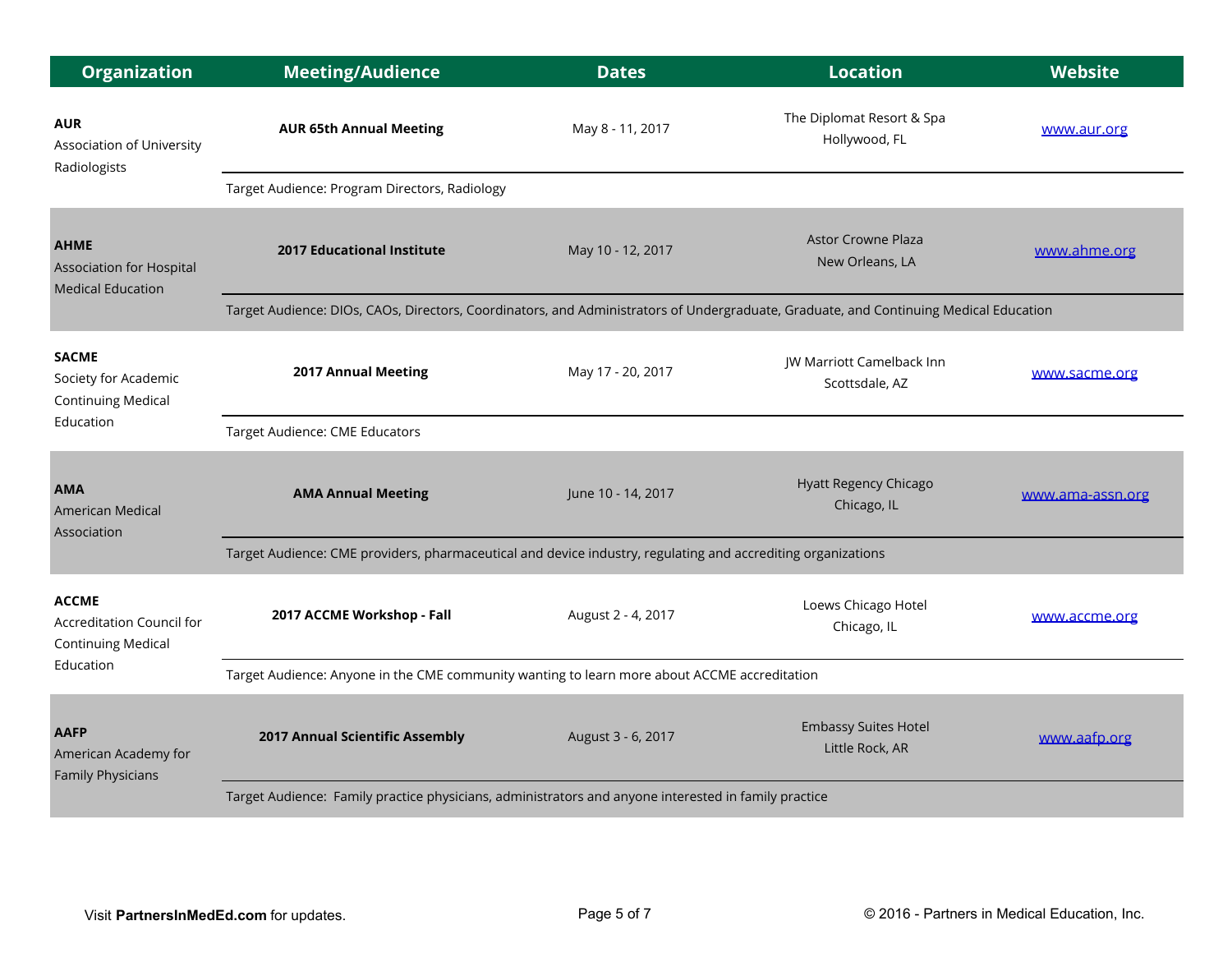| <b>Organization</b>                                                      | <b>Meeting/Audience</b>                                                                                      | <b>Dates</b>                  | <b>Location</b>                                                     | <b>Website</b>      |  |  |
|--------------------------------------------------------------------------|--------------------------------------------------------------------------------------------------------------|-------------------------------|---------------------------------------------------------------------|---------------------|--|--|
| <b>APPD</b><br><b>Association of Pediatric</b><br>Program Directors      | 2017 APPD Fall Meeting                                                                                       | September 27 - 29, 2017       | Renaissance Arlington Capital View<br>Arlington, VA                 | www.appd.org        |  |  |
|                                                                          | Target Audience: Residency & Fellowship PDs, Associate PDs, PCs, and Chief Residents                         |                               |                                                                     |                     |  |  |
| <b>AOA</b><br>American Osteopathic<br>Association                        | <b>OMED 2017</b>                                                                                             | October 7 - 11, 2017          | <b>AOA Offices</b><br>Chicago, IL                                   | www.osteopathic.org |  |  |
|                                                                          | Target Audience: Osteopathic physicians                                                                      |                               |                                                                     |                     |  |  |
| <b>AAIM</b><br>Alliance for Academic<br>Internal Medicine                | 2017 AAIM Skills<br><b>Development Conference</b>                                                            | October 19 - 21, 2017         | Gaylord Texan Resort &<br><b>Convention Center</b><br>Grapevine, TX | www.ama-assn.org    |  |  |
|                                                                          | Target Audience: CME providers, pharmaceutical and device industry, regulating and accrediting organizations |                               |                                                                     |                     |  |  |
| <b>ASA</b><br>American Society of<br>Anesthesiologists                   | <b>2017 Annual Meeting</b>                                                                                   | October 21 - 25, 2017         | Boston, MA                                                          | www.asahq.org       |  |  |
|                                                                          | Target Audience: Anesthesiology Professionals                                                                |                               |                                                                     |                     |  |  |
| <b>ACEP</b><br>American College of<br><b>Emergency Physicians</b>        | 2017 Scientific Assembly                                                                                     | October 30 - November 2, 2017 | Washington, DC                                                      | www.acep.org        |  |  |
|                                                                          | Target Audience: Emergency Medicine Professionals                                                            |                               |                                                                     |                     |  |  |
| <b>AAMC</b><br><b>Association of American</b><br><b>Medical Colleges</b> | <b>2017 AAMC Annual Meeting</b>                                                                              | November 3 - 7, 2017          | Boston, MA                                                          | www.aamc.org        |  |  |
|                                                                          | Target Audience: Medical Educators                                                                           |                               |                                                                     |                     |  |  |